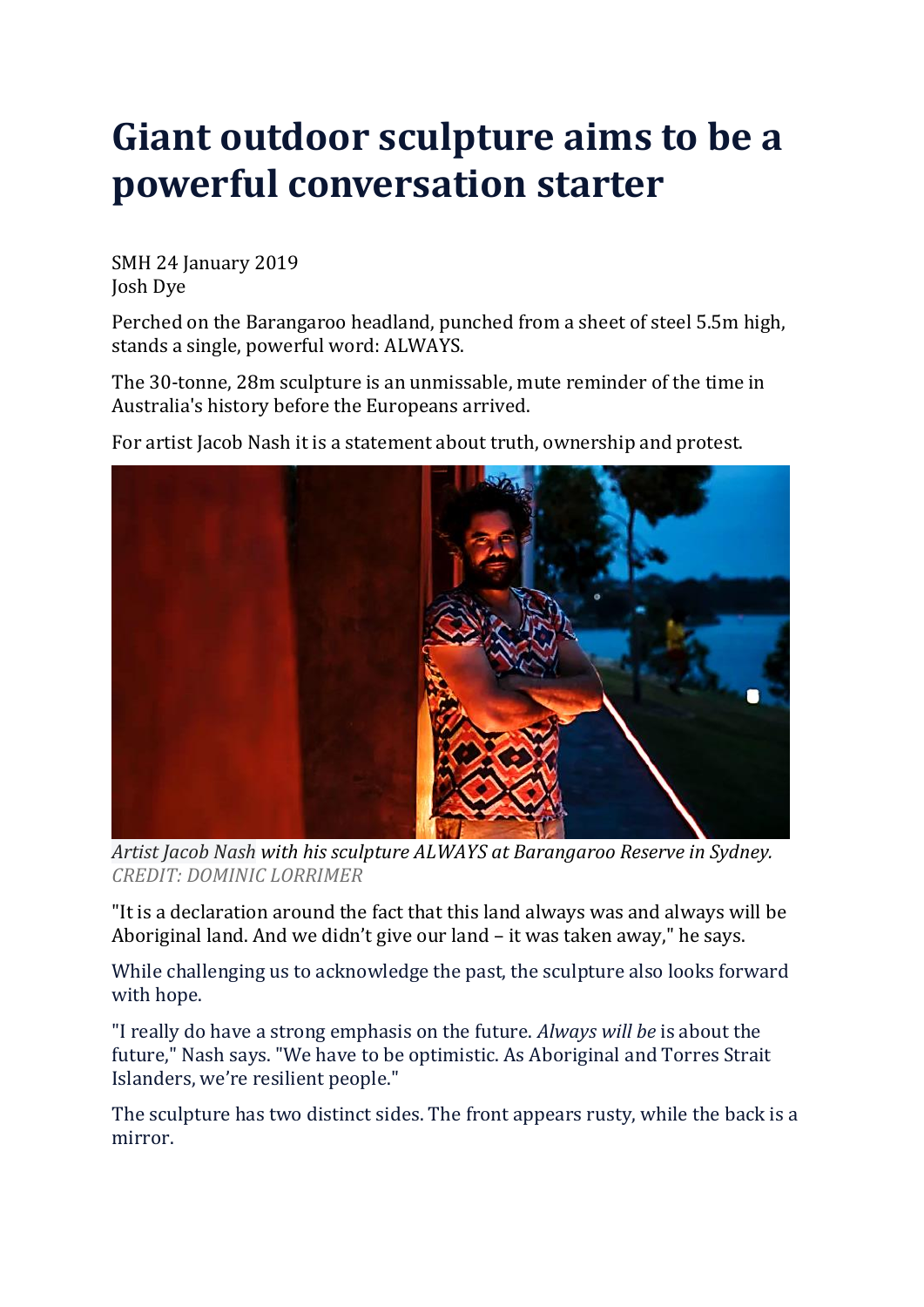"If you approach the word from the back side, you look through these letters and see a reflection of yourself and the city behind," says Nash, who understands some may interpret the work as divisive, but hopes it sparks a conversation and ultimately builds bridges.



Artist Jacob Nash hopes the sculpture sparks a national conversation. *CREDIT: DOMINIC LORRIMER*

"I've never really seen it as confrontational. I see it as a proclamation of truth," he says. "We're struggling with identity as a nation and how we deal with the past. The amazing thing about art is it gives people a way to talk about it."

As Australia Day nears and the 'change the date' debate simmers, Nash hopes people will engage with the sculpture with an open mind.



*The 30-tonne, 5 metre high sculpture of the word "ALWAYS" at Barangaroo symbolises the declaration "always was, always will be Aboriginal land". Vision: Sydney Festival.*

"For some people, it will be about discovery. Hopefully, it will engage them in a way that they understand more, that they can engage in Indigenous culture around this time of the year.